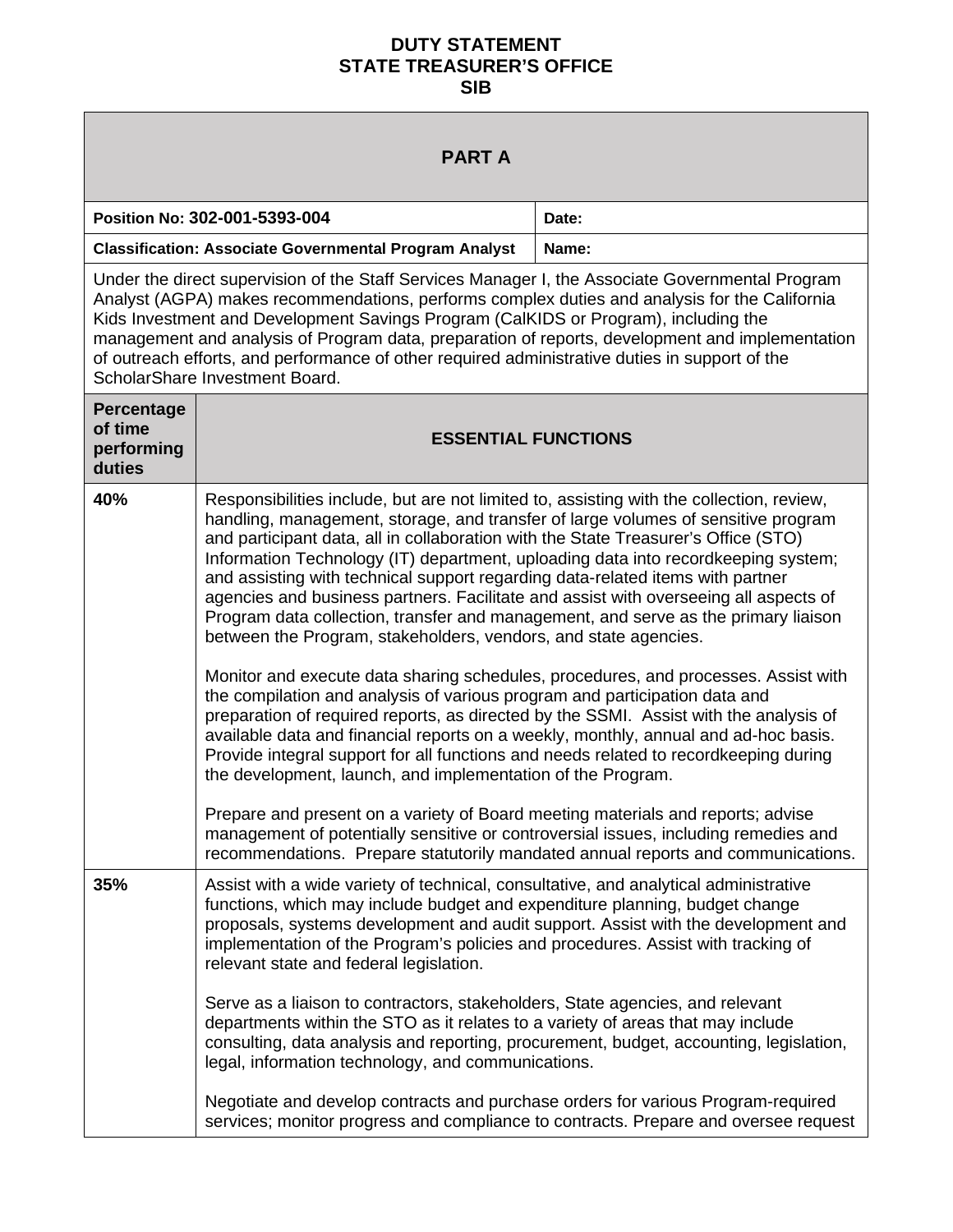|                                               | for proposals (RFPs) for various Program-related services and assist in vendor<br>selection.<br>Research and consult with management on Program-related areas, including but not<br>limited to, regulatory and statutory requirements, compliance, data collection and<br>analysis, reporting, and outreach and marketing strategies.<br>Prepare complex, technical, and consultative analysis of college access amongst<br>targeted populations. Research, prepare, and present recommendations to SIB<br>management on a variety of college and education topics.                                                                                                                                                                                                                                                                                                                                                                                                                                                                                                |
|-----------------------------------------------|--------------------------------------------------------------------------------------------------------------------------------------------------------------------------------------------------------------------------------------------------------------------------------------------------------------------------------------------------------------------------------------------------------------------------------------------------------------------------------------------------------------------------------------------------------------------------------------------------------------------------------------------------------------------------------------------------------------------------------------------------------------------------------------------------------------------------------------------------------------------------------------------------------------------------------------------------------------------------------------------------------------------------------------------------------------------|
| 20%                                           | Make recommendations and perform duties to assist outreach efforts to a variety of<br>existing and prospective partners to aggressively market the Program to California<br>families. Proactively and strategically collaborate with SIB staff, contractors, and<br>external stakeholders, to seek and effectively develop partnership opportunities<br>through a variety of channels. Compose and prepare content for marketing and<br>outreach materials. Research marketing and outreach opportunities to reach CA<br>families and make recommendations to management; and review and analyze results<br>and prepare reports and summaries.<br>Assist staff with efforts to expand outreach efforts targeting under-represented<br>populations aimed at increasing awareness of and participation in CalKIDS and<br>ScholarShare 529.<br>Provide technical and consultative assistance to inquiries that require knowledge of<br>the Program, policies, and procedures. Assistance includes complex inquiries, written<br>communication, and personal meetings. |
| Percentage<br>of time<br>performing<br>duties | <b>NON-ESSENTIAL FUNCTIONS</b>                                                                                                                                                                                                                                                                                                                                                                                                                                                                                                                                                                                                                                                                                                                                                                                                                                                                                                                                                                                                                                     |
| 5%                                            | Conduct, perform, and assist with various administrative duties that are necessary for<br>the daily operation and overall support of the Board                                                                                                                                                                                                                                                                                                                                                                                                                                                                                                                                                                                                                                                                                                                                                                                                                                                                                                                     |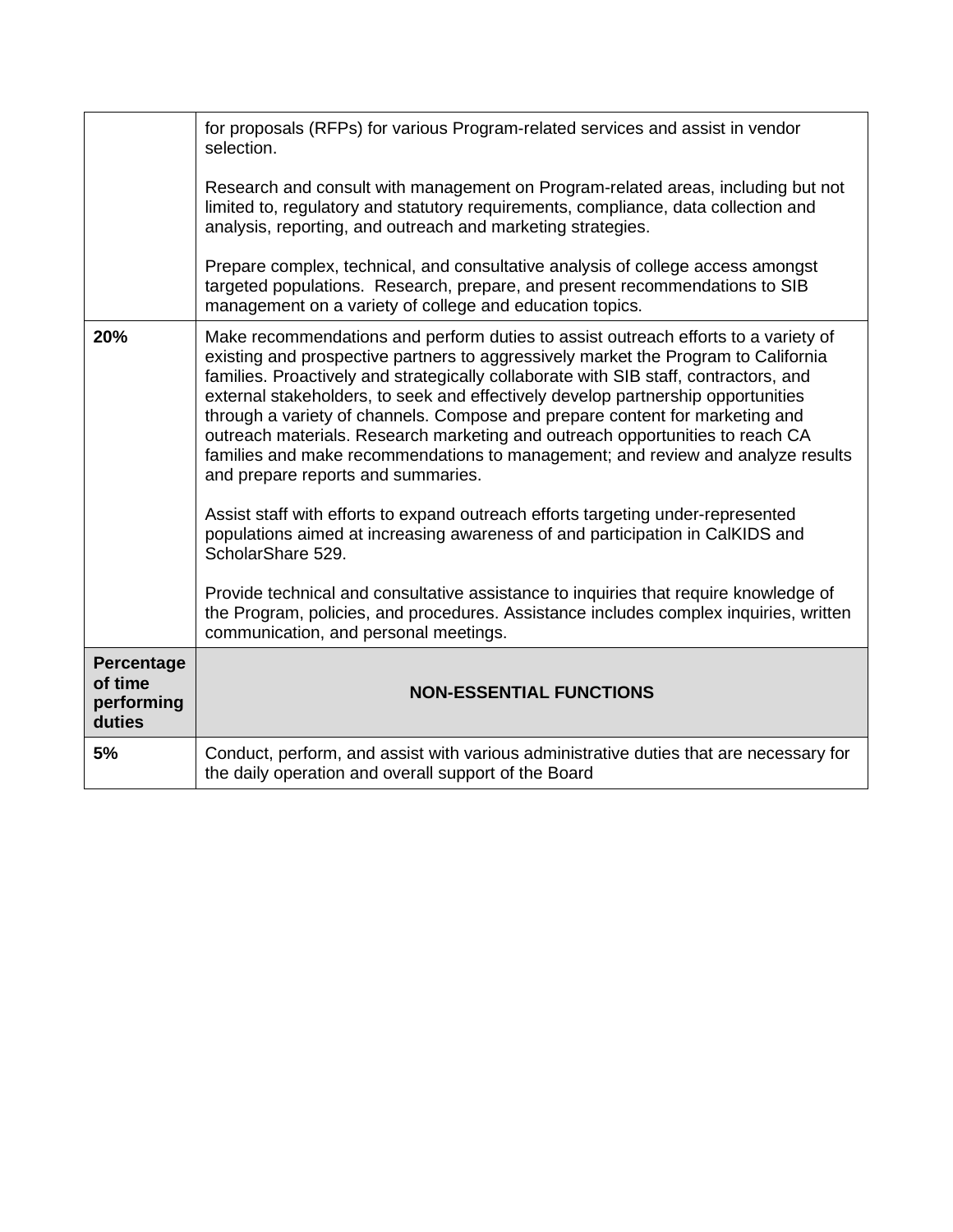| <b>Activity</b>                                                        | <b>Not</b><br><b>Required</b> | Less<br>than<br>25% | 25% -<br>49% | $50% -$<br><b>74%</b> | 75% or<br>more |
|------------------------------------------------------------------------|-------------------------------|---------------------|--------------|-----------------------|----------------|
| Vision Click or tap here to enter text.                                | П                             | П                   | П            | П                     | ⊠              |
| Hearing: Click or tap here to enter text.                              | П                             | П                   | □            | П                     | ⊠              |
| <b>Speaking:</b> Click or tap here to enter text.                      | П                             | П                   | П            | $\Box$                | ⊠              |
| Walking: .                                                             | П                             | ⊠                   | П            | $\Box$                | П              |
| Sitting: Click or tap here to enter text.                              | П                             | П                   | П            | ⊠                     | П              |
| Standing: Stand at printer, fax, files and copier to conduct business. | П                             | $\boxtimes$         | П            | $\Box$                | П              |
| <b>Balancing:</b>                                                      | П                             | ⊠                   | П            | П                     | П              |
| <b>Concentrating:</b> Click or tap here to enter text.                 | П                             | П                   | П            | П                     | X              |
| <b>Comprehension:</b> Click or tap here to enter text.                 | П                             | П                   | П            | П                     | ⊠              |
| Working Independently: Click or tap here to enter text.                | П                             | П                   | П            | ⊠                     | П              |
| Lifting up to 10 LBS occasionally: .                                   | П                             | ⊠                   | П            | $\Box$                | П              |
| Lifting up to 20 LBS occasionally and/or 10 LBS frequently:            | П                             | ⊠                   | П            | $\Box$                | П              |
| Lifting up 20-50 LBS occasionally and/or 25-50 frequently:             | П                             | ⊠                   | П            | $\Box$                | П              |
| Fingering: .                                                           | П                             | ⊠                   | П            | $\Box$                | ⊠              |
| Reaching: Answering telephone.                                         | П                             | ⊠                   | П            | ⊠                     | П              |
| <b>Carrying:</b> Click or tap here to enter text.                      | П                             | ⊠                   | П            | П                     | П              |
| Climbing:                                                              | ⊠                             | $\vert \ \ \vert$   | $\perp$      | П                     | П              |
| Bending at waist: Click or tap here to enter text.                     | $\Box$                        | ⊠                   | П            | $\Box$                | $\Box$         |
| Kneeling: Filing, pulling out information.                             | ⊠                             | $\vert \ \ \vert$   | П            | П                     | П              |
| <b>Pushing or pulling:</b>                                             | ⊠                             | П                   | П            | П                     | П              |
| Handling: Click or tap here to enter text.                             | П                             | ⊠                   | П            | П                     | П              |
| Driving:                                                               | П                             | ⊠                   | П            | П                     | П              |
| Operating equipment: Click or tap here to enter text.                  | П                             | $\Box$              | П            | П                     | ⊠              |
| <b>Working indoors:</b> Enclosed office environment                    | П                             | П                   | П            | П                     | $\boxtimes$    |
| <b>Working outdoors:</b>                                               | П                             | $\boxtimes$         | П            | П                     | П              |
| Working in confined space: Enclosed office environment.                | П                             | П                   | П            | П                     | ⊠              |